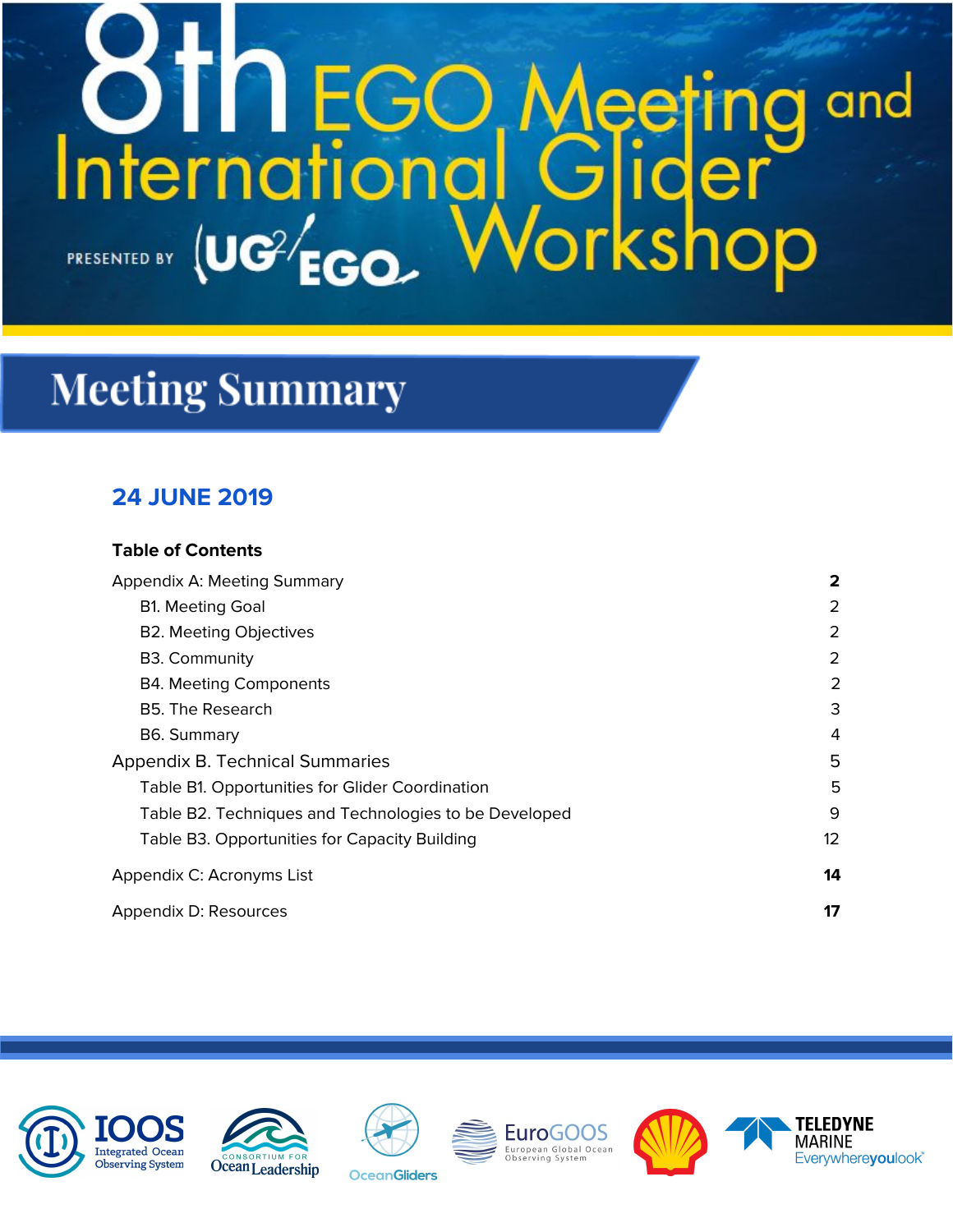# <span id="page-1-0"></span>**Appendix A: 8th EGO Meeting & International Glider Workshop Meeting Summary, May 21-23, 2019**

#### <span id="page-1-1"></span>**B1. Meeting Goal**

The goal of the 8<sup>th</sup> EGO Meeting and International Glider Workshop, held May 21-23, 2019, was to strengthen international collaboration through community dialogue, exchanges of information, sharing of experiences, and development of best practices to support the glider community. For more about the meeting, including the agenda, visit the **[IOOS](https://gliders.ioos.us/ug2_ego_2019/)** or **EGO [Network](https://www.ego-network.org/dokuwiki/doku.php)** sites.

#### <span id="page-1-2"></span>**B2. Meeting Objectives**

- 1) Harmonize glider efforts: International data management, leveraging partnerships, documenting best practices, international collaboration.
- 2) Promote new developments: Sensors, emerging requirements, novel glider applications.
- 3) Explore extreme environments: Sea ice, currents, severe weather conditions.
- 4) Refine operational activities: Reliability, sampling strategies, sustained monitoring.
- 5) Prepare for OceanObs'19: Strategy for the next decade of regional, national, and global ocean observing using glider technologies.

#### <span id="page-1-3"></span>**B3. Community**

The international glider community is a growing group of manufacturers, scientists, students, funding agencies, universities, and government stakeholders. Individuals from sixteen countries attended the meeting to share ideas and to identify new outcomes and priorities for the community.

Over the past few years, the community has begun to improve coordination and capacity building by developing and sharing best practices. This meeting provided the community a forum for addressing the barriers to coordination and for developing the actionable next steps.

#### <span id="page-1-4"></span>**B4. Meeting Components**

The meeting offered a mix of presentations, panels, breakout groups, a poster session, and open community dialog.

**Oral Presentations.** Energetic and captivating speakers educated and informed the community with up-to-date science, practice, and case studies. Researchers and operators, representing the full scope of the international glider community—from federal, state, and local agencies to industry and academia—covered a breadth of examples, methodologies, and general uses of gliders. Presentations are available online here: https://gliders.ioos.us/uq2\_eqo\_2019\_abstracts/

**Breakout Sessions.** Breakout groups created opportunities for participants to interact with colleagues and identify outcomes and priorities in the following areas: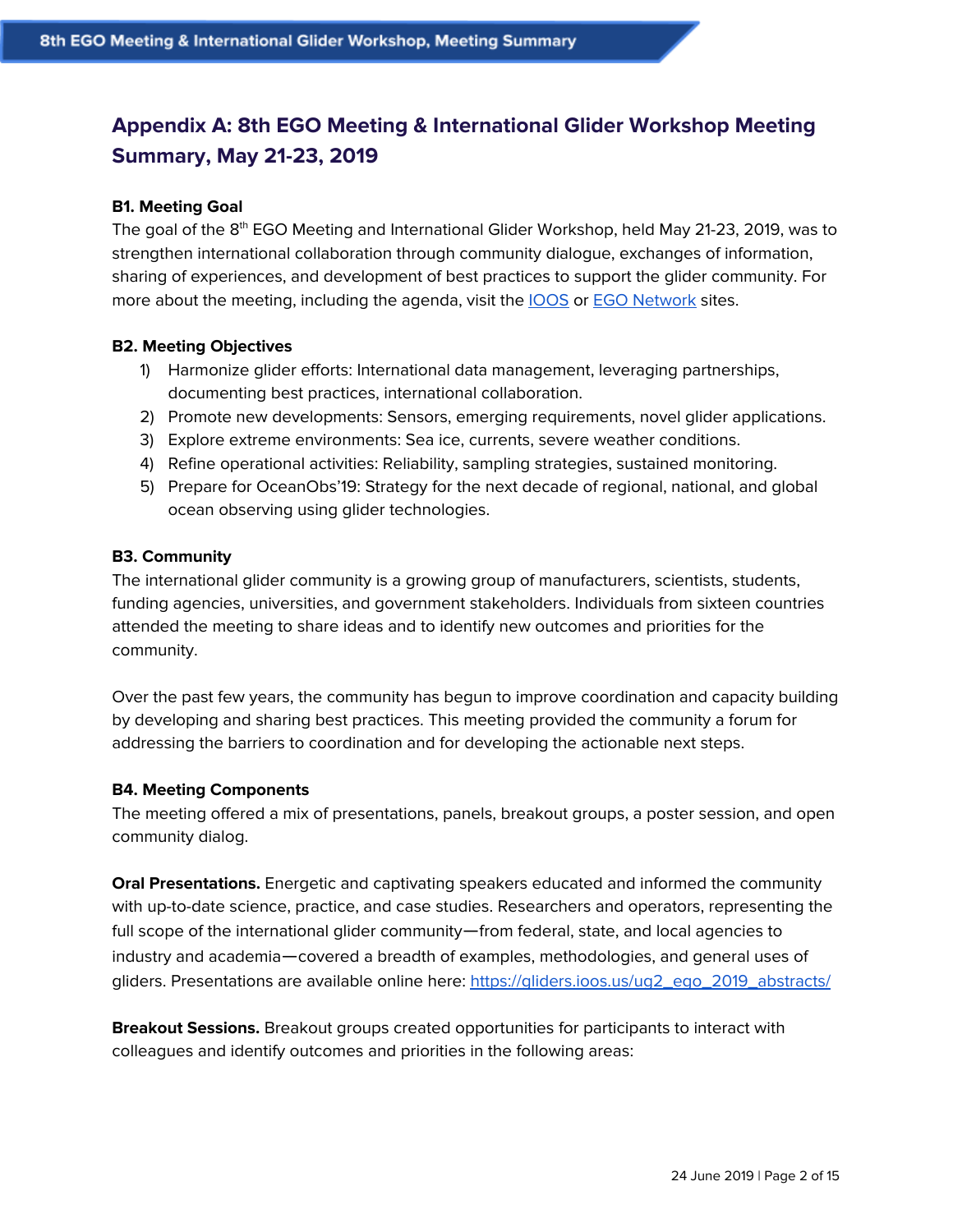#### **Breakout #1, Glider Coordination Breakouts**

- International Cooperation: How do we effectively enable sharing and access across EEZs to collectively address science challenges?
- Exploring Extreme Environments: How do we optimize glider missions to meet scientific objectives in demanding situations (e.g., sea ice, currents, storms, maritime traffic, etc.)?
- Leveraging Partnerships and Collaboration: What types of partnerships have worked and should be models for advancing glider capabilities?
- U.S. Glider User Group: How do we empower a robust and active community of glider users in the U.S.?

#### **Breakout #2, Best Practices Breakouts**

- Data Management and New Requirements: What are some near-term, practical implementation strategies towards achieving sound data management for glider activities and meeting new requirements?
- Documenting Best Practices: How can we collect, develop, verify, and communicate best practices most effectively?
- Reliability and Sustained Monitoring: What are the fundamental strategies for minimizing operational reliability risks for sustained glider missions?
- New Sensors and Sampling Strategies: How can new and existing sensors be more effectively deployed on gliders?

#### **Breakout #3, Capacity Building Breakouts**

- Training and Education: How do we enhance training and education opportunities for students, operators, managers, and users?
- Asset Sharing and Funding Opportunities: How do we promote collaborative opportunities for glider missions and build the case for more funding?
- Communication Tools: What are the best ways for sharing knowledge about gliders across the community?
- OceanObs'19 and UN Ocean Decade: What is the strategy for the next decade of regional, national, and global ocean observing using glider technologies?

**Poster Presentations.** Poster presentations showcased research, tools, and information.

#### <span id="page-2-0"></span>**B5. The Research**

To view the agenda and presentations, visit the **[IOOS](https://gliders.ioos.us/ug2_ego_2019/)** or **EGO [Network](https://www.ego-network.org/dokuwiki/doku.php)** sites. The community heard presentations about the following seven topics:

**Topic #1, Studies of Air-Sea Interactions During Storms and Hurricanes.** Researchers are using gliders across the globe to collect ocean measurements that inform hurricane research and forecasting. Glider measurements collected internationally have improved understanding of storm intensity changes due to differences in wind shear and water temperature.

**Topic #2, Sustained Observations of Boundary Currents.** Understanding boundary current processes and variability over time is critical to understanding their influence on atmosphere and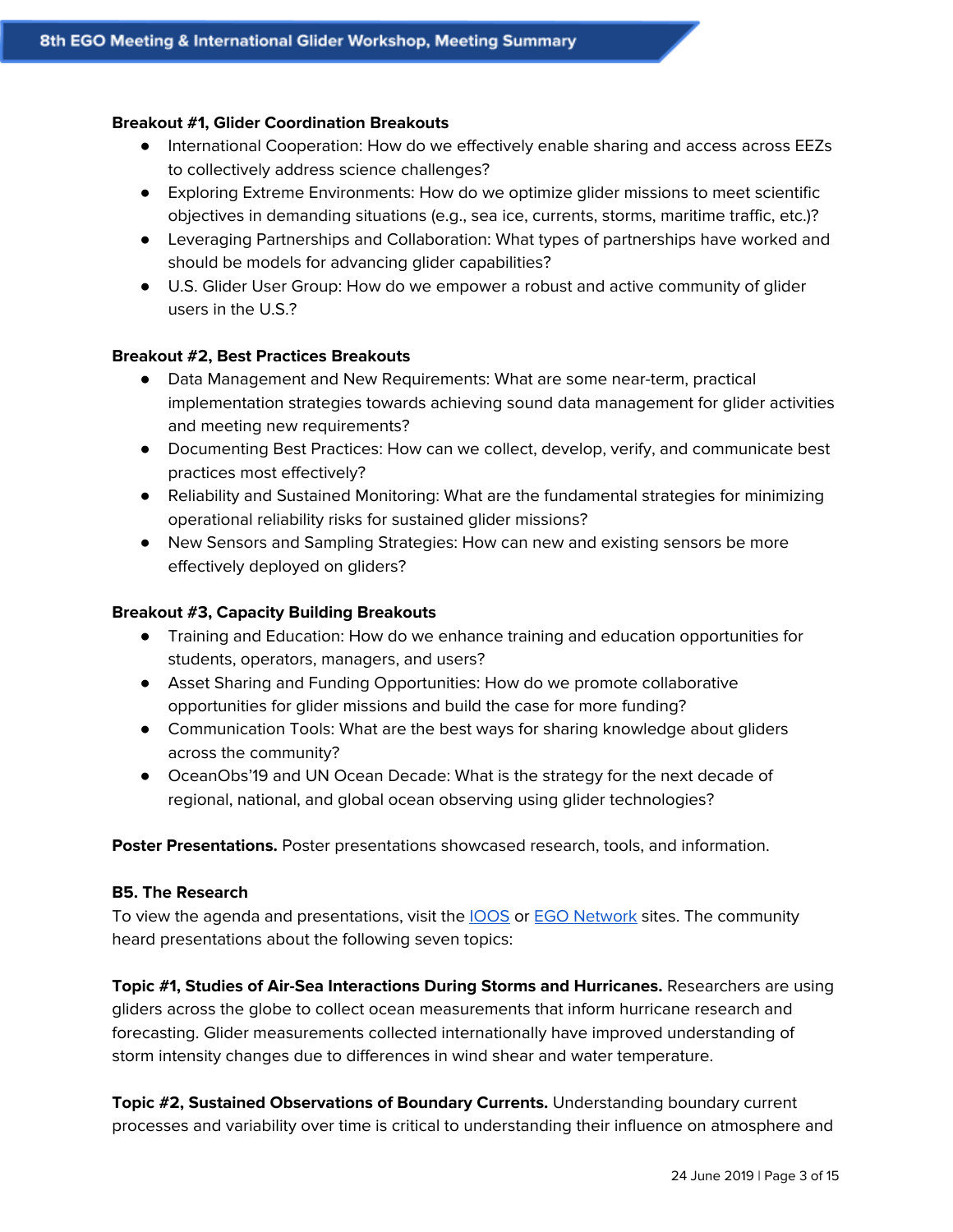climate, especially regional and inter-annual variability. In marginal seas, boundary currents are the major exchange between the open ocean and regional ecosystems, which means that boundary currents provide information about fisheries, recreation, transportation, and, of course, weather. A global network of regional networks totaling at least one hundred gliders that monitor boundary current variability would benefit the world with an improved understanding of earth systems.

**Topic #3, Water Transformation Phenomena, Vertical and Horizontal Mixing Processes.** The use of gliders allows researchers to collect multi-year high-resolution observations that allow for the study of a wide array of ocean processes. Work presented at the meeting demonstrated improved understanding of the gulf stream and other extreme ocean events.

**Topic #4, Observing the Ocean Geochemistry and Biology.** An emerging area of research for gliders is the detection and measurement of the oceans' bio- and geochemistry. Through the maintenance of the CalCofi lines off the coast of California, researchers examined chlorophyll fluoresces and matched that to satellite data. Other researchers have developed the capability of identifying the species of biological organism floating in the ocean, which improves understanding of how these creatures change throughout the seasons. These measurements can also be used as early warning signs for the health of the ocean ecosystem and to improve our understanding of a changing world.

**Topic #5, Glider Data Management.** The community is in the process of identifying new standards and best practices for data management. In particular, there were presentations from the National Data Buoy Center and multiple Data Assembly Centres outlining the current processes for data management. The Ocean Best Practices system was reviewed by the community as a mechanism to catalog and share best practices for data management and other glider-related methodologies.

**Topic #6, Operations and Infrastructure.** The focus of this section was on the development of glider pilot training programs, establishing glider operations in new regions, and the difficulties with off-shore water-quality monitoring. These presentations highlighted the need for improved coordination and collaboration within the community to develop frameworks for prioritizing investment in operational and infrastructure capacity.

**Topic #7, Glider and Sensor Technology.** The community heard from a number of researchers implementing and developing new sensors to be attached to gliders. These new technologies ranged from the development of the Zooglider to identify marine organisms to new methods for sediment sensing and measuring hypoxia.

#### <span id="page-3-0"></span>**B6. Summary**

Scientists, engineers, students and industry exchanged knowledge and experience on the development of glider technology, the application of gliders in oceanographic research, and the role of gliders in ocean-observing systems.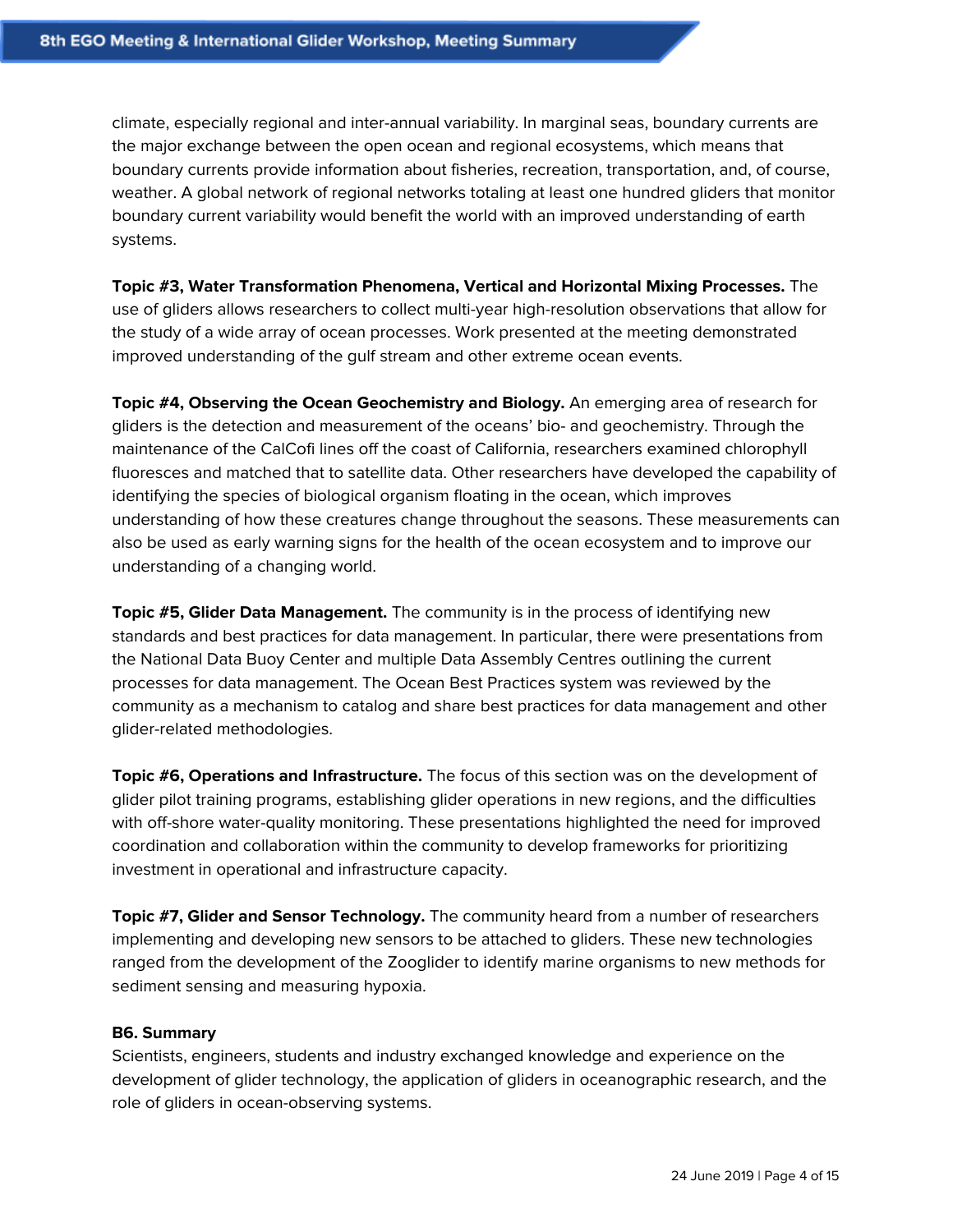## <span id="page-4-0"></span>**Appendix B. Technical Summaries: 8th EGO Meeting & International Glider Workshop**

| <b>Subtopics</b><br>[numbers refer<br>to the sections,<br>above] | rapic Bill Opportunities for Onder Occidination<br><b>Gaps</b>                                                                                                                                                                                                                                                                                                                                                                                                     | <b>Opportunities</b>                                                                                                                                                                                                                                                                                                                                                                                                                                         | Impact if<br><b>Addressed</b> |
|------------------------------------------------------------------|--------------------------------------------------------------------------------------------------------------------------------------------------------------------------------------------------------------------------------------------------------------------------------------------------------------------------------------------------------------------------------------------------------------------------------------------------------------------|--------------------------------------------------------------------------------------------------------------------------------------------------------------------------------------------------------------------------------------------------------------------------------------------------------------------------------------------------------------------------------------------------------------------------------------------------------------|-------------------------------|
| 1.0 Exploring<br><b>Extreme</b><br><b>Environments</b>           | Polar environment<br>• Compass variation<br>• Ice imagery/ ice detection<br>· Inability to do an emergency<br>recovery<br>• Greater autonomy<br>• Trade-off with staying longer<br>under ice and generating data<br>versus getting the glider safely out<br>of ice                                                                                                                                                                                                 | • Need a community-focused approach for sharing<br>information, tools, and techniques. Offering<br>community-based funding is one idea to facilitate the<br>sharing of information<br>• Partner with manufacturers to solve issues common<br>across the community<br>• One solution for the inability to do an emergency<br>recovery in this environment is to transmit as much data<br>as possible when the glider surfaces                                 | Medium                        |
| 1.0 Exploring<br><b>Extreme</b><br><b>Environments</b>           | Human-built structures. Particularly<br>challenging areas:<br>· West coast of California<br>• Mid-Atlantic<br>• Baltic Sea<br>• Gulf coast<br>Primary technical and logistic<br>challenges:<br>• Ship traffic and shipping lanes<br>• Lack of Automatic Identification<br>System (AIS) data<br>• Pipe lines<br>• "Good Samaritans" picking up<br>gliders<br>• Recreational boating-shrimpers<br>and longline nets;<br>• Shipwrecks<br>• Offshore energy structures | • Swim (at least 10 meters deep) across ship channels<br>• Make AIS tracking available for avoidance<br>• Make maps available for locating structures<br>· Surface frequently in shallow water<br>. Improve ballasting to limit time at the bottom                                                                                                                                                                                                           | High                          |
| 1.0 Exploring<br><b>Extreme</b><br><b>Environments</b>           | Ocean dynamics. Primary technical<br>and logistical challenges:<br>• Deep ocean canyons<br>• Strong stratification<br>• Boundary currents<br>• Storms/ hurricanes that make<br>operating gliders difficult<br>• Lack of guidance for piloting<br>through areas of high uncertainty<br>• Lack of autonomy; fleet of gliders<br>need more autonomy to scale up<br>• Shark attacks                                                                                    | • Improve models for guidance<br>• Create more common tools for use within the<br>community<br>. Hold higher-level community discussions for solving<br>problems<br>• Share solutions/information/data throughout the<br>community<br>• Facilitate, especially by manufacturers, the development<br>of community discussions to develop common best<br>practices<br>. Improve buoyancy range to handle stronger<br>stratification and make ballasting easier | Medium                        |
| 1.0 Exploring<br><b>Extreme</b><br><b>Environments</b>           | Long endurance flights. Primary<br>technical and logistic challenges:<br>• Power supply                                                                                                                                                                                                                                                                                                                                                                            | • Develop environmentally-powered gliders (e.g., thermal<br>engine allows to run in half of latitudes (not polar))                                                                                                                                                                                                                                                                                                                                           | High                          |

#### <span id="page-4-1"></span>**Table B1. Opportunities for Glider Coordination**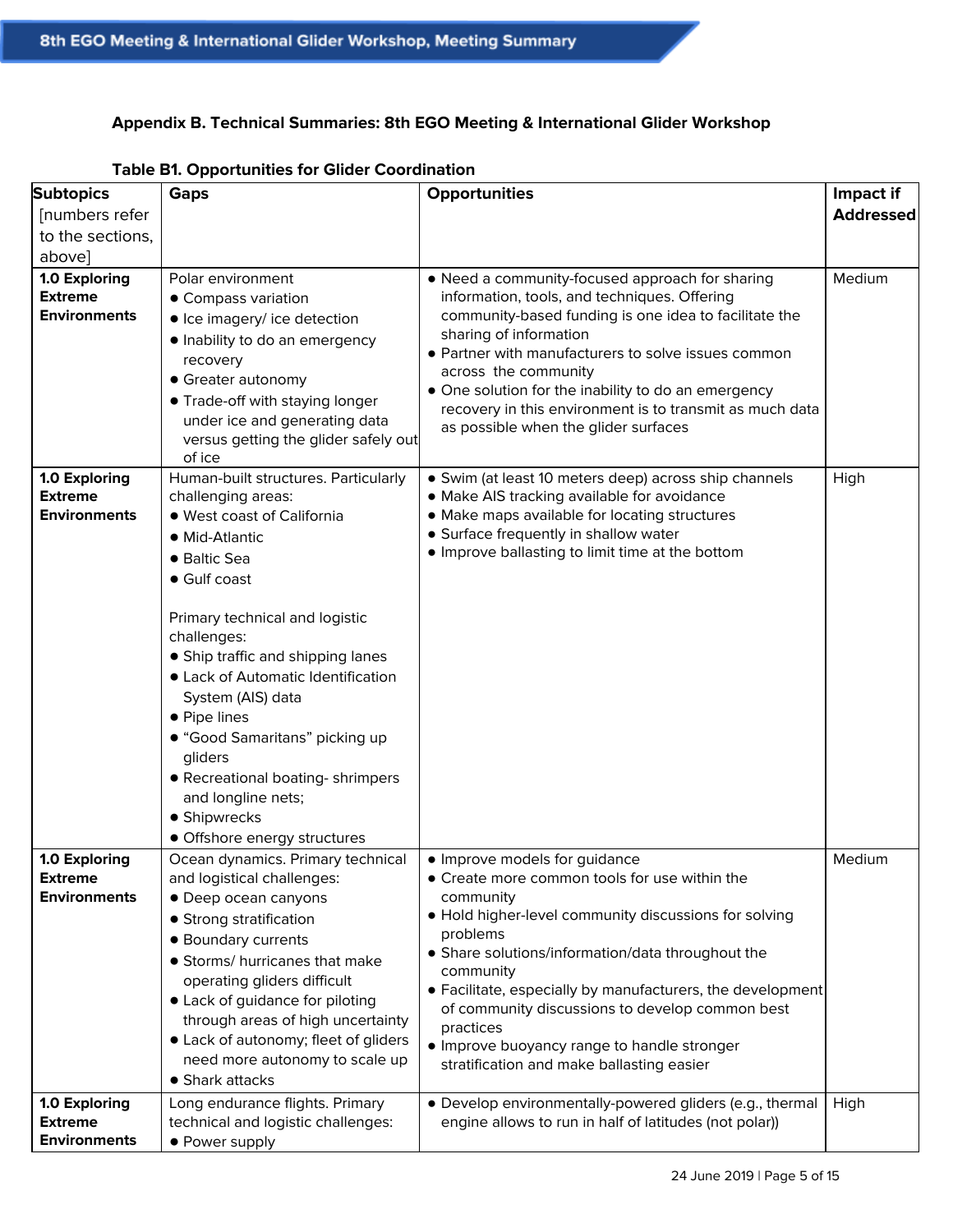| 4.0 International                                          | • Large displacement vole to<br>overcome density variation<br>• Biofouling<br>Coordination and leveraging of | • Use deep gliders and not surface as often to avoid<br>biofouling<br>• Deploy paint and seam tapes to minimize biofouling<br>• Develop improved batteries and rechargeable batteries<br>• Develop better pumps and auto-ballosting<br>• Develop more autonomous gliders for fleets<br>• Build community fora for sharing information and<br>solutions (e.g., biofouling and different methods for<br>avoiding/dealing)<br>• Relate one-on-one by scientist and by country           | High   |
|------------------------------------------------------------|--------------------------------------------------------------------------------------------------------------|--------------------------------------------------------------------------------------------------------------------------------------------------------------------------------------------------------------------------------------------------------------------------------------------------------------------------------------------------------------------------------------------------------------------------------------------------------------------------------------|--------|
| Cooperation                                                | international resources                                                                                      | • As above, but simplify the country processes<br>• As above, but in multiple countries<br>• Aggregate processes through IOC or similar (broaden<br>ARGO representation)<br>• Leverage OceanGliders                                                                                                                                                                                                                                                                                  |        |
| 4.0 International<br>Cooperation                           | Demonstrating the value of ocean<br>gliders                                                                  | • Choose domains: tropical cyclones, boundary currents<br>(e.g., contaminant transfer), ocean acidification<br>· Identify impacts: make the general value case and then<br>share specific success stories<br>• Separate the data from the platform<br>• Leverage Safety at Sea                                                                                                                                                                                                       | High   |
| 4.0 International<br>Cooperation                           | Developing international capacity                                                                            | • Train and develop community tools (piloting, data<br>management, maintenance, data visualisation),<br>operation technique (recovery, deployment, ballasting,<br>piloting, maintenance)<br>• Provide the data to the country of collection; share as<br>widely as feasible<br>• Encourage the in-country scientists to collect and share<br>• Invite a Steering Committee to lay the groundwork for<br>training and expectations in-country and establish the<br>funding mechanisms | High   |
| <b>4.0 International</b><br>Cooperation                    | Unified protocols                                                                                            | . Write and continuously update the data management<br>plan<br>• Balance timing and depth of the dataset<br>• Specify the consistency of measures<br>• Specify the metadata<br>• Set and enforce the protocols<br>• Communicate consistently<br>• Build trust (e.g., show the logos)<br>• Demonstrate transparency                                                                                                                                                                   | High   |
| 4.0 International<br>Cooperation                           | Open questions                                                                                               | • Dealing with drifters<br>· Working with uncooperative countries (e.g., getting<br>equipment in and back out)<br>• Change in one-on-one relationships changes the<br>agreements                                                                                                                                                                                                                                                                                                     | Low    |
| 4.0 Leveraging<br>Partnerships and<br><b>Collaboration</b> | Lack of awareness of global glider<br>missions                                                               | • Establish a mechanism to consistently compile a list of<br>past and existing partnerships<br>• Figure out how to meet GOOS objectives<br>• Build mechanisms to improve international collaboration                                                                                                                                                                                                                                                                                 | High   |
| 4.0 Leveraging<br>Partnerships and<br><b>Collaboration</b> | Lack of clarity when establishing<br>partnerships                                                            | • Framework for collaboration<br>o Identifying a lead organization or person<br>o Minimum expectation<br>o Passion<br>o Collaborate with the next generation                                                                                                                                                                                                                                                                                                                         | Medium |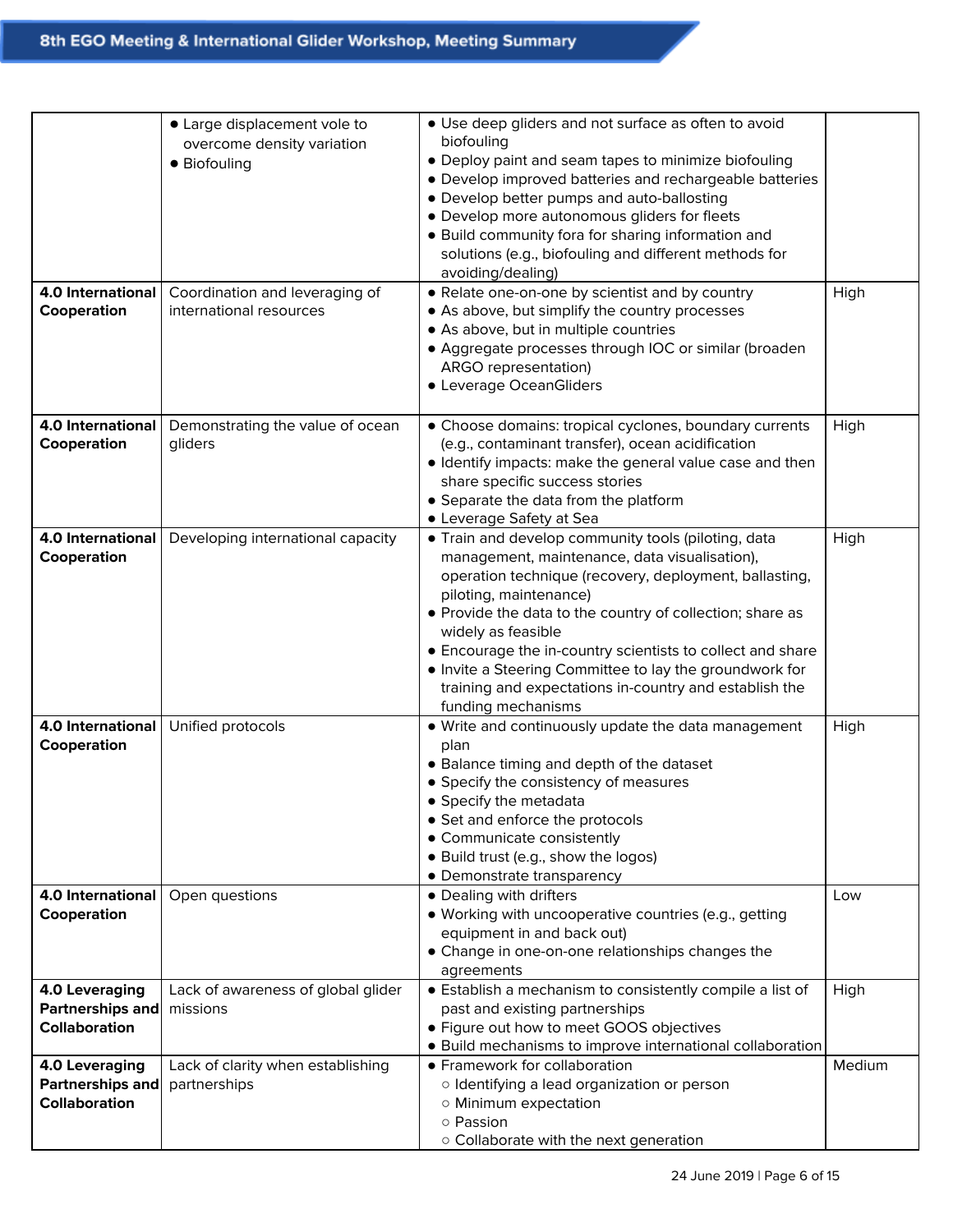|                                      |                                             | • Funders mandate partnerships (NOPP as an example)<br>o Ensure alignment of priorities amongst partners<br>o Formalize the partnership and include buy in for all<br>partners<br>• Prioritize opportunities to centralize operations and<br>maintenance                                                                                                                                                                                                                                                                                                                                                     |      |
|--------------------------------------|---------------------------------------------|--------------------------------------------------------------------------------------------------------------------------------------------------------------------------------------------------------------------------------------------------------------------------------------------------------------------------------------------------------------------------------------------------------------------------------------------------------------------------------------------------------------------------------------------------------------------------------------------------------------|------|
| 4.0 U.S. Glider<br><b>User Group</b> | Demonstrating the value of ocean<br>gliders | · Highlight successes (e.g., website, interactive tools like<br>Slack, Twitter)<br>• Identify sustained funding to build a website and robust<br>email list (including the operations and maintenance)<br>• Continue in-person meetings every 12 or 18 months<br>• Support early career by providing fast answers to hard<br>questions, mentorship, travel support, stipends to<br>contribute to the website, email list, etc.<br>• Create a Steering Committee that includes international<br>and U.S. participants, scientists, glider operators, data<br>users, early career, mid career, and late career | High |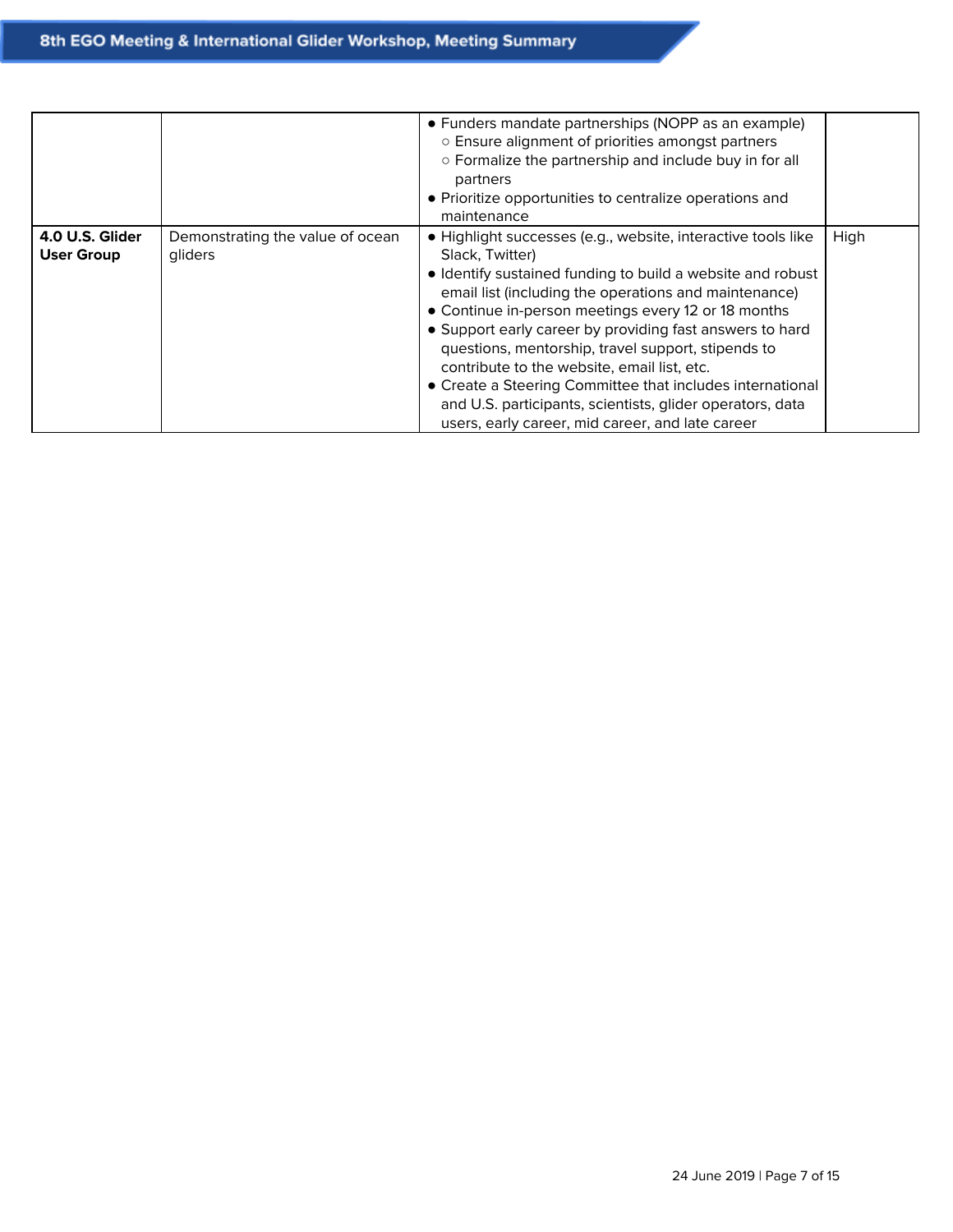| <b>Subtopic</b>             | <b>Gaps</b>                   | Opportunities                                                                                                                | Impact if        |
|-----------------------------|-------------------------------|------------------------------------------------------------------------------------------------------------------------------|------------------|
| [numbers refer to the       |                               |                                                                                                                              | <b>Addressed</b> |
| sections, above]            |                               |                                                                                                                              |                  |
| 2.0 Data Management         | OceanGlider1.0                | • Speak with manufacturers with a unified voice                                                                              | High             |
| and New Requirements        | (primarily real-time)         | • Use findability, accessibility, interoperability, and reusability (FAIR)                                                   |                  |
|                             |                               | as a guiding principle                                                                                                       |                  |
|                             |                               | • Communicate the process of OceanGlider1.0 to facilitate                                                                    |                  |
|                             |                               | community development                                                                                                        |                  |
|                             |                               | • Establish and update guidelines                                                                                            |                  |
|                             |                               |                                                                                                                              |                  |
|                             |                               | · Make everything backwards-compatible<br>• Remember: It is all about metadata                                               |                  |
|                             |                               |                                                                                                                              |                  |
|                             |                               | . Invite Joint Technical Commission for Oceanography and Marine                                                              |                  |
|                             |                               | Meteorology in situ Observations Programme Support Centre                                                                    |                  |
|                             |                               | (JCOMMOPS) to play a large role in the implementation of all of                                                              |                  |
|                             |                               | the above                                                                                                                    |                  |
| 2.0 Data Management         | Quality control               | • Focus on the Data Assembly Centres (DACs)                                                                                  | Medium           |
| and New Requirements        | (real-time)                   | • Produce best practices and socialize those with the community                                                              |                  |
|                             |                               | early and often                                                                                                              |                  |
|                             |                               | • Focus on flagging the data as an initial step                                                                              |                  |
|                             |                               | • Establish two-way communication channels between users and                                                                 |                  |
| 2.0 Data Management         |                               | <b>DACs</b><br>. Host annual quality control meetings as in the Argo Program.                                                | Low              |
| and New Requirements        | Quality control in<br>general | Focus the discussion around key issues to produce best practices                                                             |                  |
|                             |                               | and train the next generation. Currently exists in the United                                                                |                  |
|                             |                               | Kingdom                                                                                                                      |                  |
|                             |                               | . Invite manufactures to the meetings                                                                                        |                  |
| 2.0 Data Management         | <b>BUFR</b>                   | • Support Binary Universal Form for the Representation (BUFR)                                                                | Low              |
| and New Requirements        |                               | • Ask the BUFR working group reach out to the United Kingdom                                                                 |                  |
|                             |                               | Meteorological Office for feedback                                                                                           |                  |
| 2.0 Data Management         | New requirements              | · Develop a user-friendly, documented process for real-time data                                                             | High             |
| and New Requirements        |                               | submission (new format)                                                                                                      |                  |
|                             |                               | • Track deployment planning with estimation of mission likelihood,                                                           |                  |
|                             |                               | which also supports JCOMMOPS development of community                                                                        |                  |
|                             |                               | services                                                                                                                     |                  |
| 3.0 Reliability and         | Openly and publicly           | Make sure the data are publicly available and findable with a                                                                | High             |
| <b>Sustained Monitoring</b> | available data                | Document Object Identifier (DOI) associated for tracking the usage.                                                          |                  |
|                             |                               | Some is sent to a central system and then is engrossed by a variety                                                          |                  |
| 3.0 Reliability and         | Increase                      | of operational systems that may not be attributing sourcing<br>Some programs purchase two-three gliders for every one in the | Medium           |
| <b>Sustained Monitoring</b> | redundancies                  | water. Some day, maybe, move to quick-swapping                                                                               |                  |
|                             |                               | already-calibrated sensors or other forms of modularity, bearing in                                                          |                  |
|                             |                               | mind the largest cost is the ship cost (could lower with                                                                     |                  |
|                             |                               | prop-powered from coast). Reliability requires a full reset in the                                                           |                  |
|                             |                               | laboratory. Increase reliability with redundancy                                                                             |                  |
| 3.0 Reliability and         | Record reliability            | Begin recording reliability data at the sensor level to answer                                                               | Medium           |
| <b>Sustained Monitoring</b> | data                          | consistent questions (e.g., Got the glider back? Got the data back?                                                          |                  |
|                             |                               | Denote the failure mode (e.g., power, software, black box,                                                                   |                  |
|                             |                               | biofouling, ballasting). Denote time out of water, track length (as a                                                        |                  |
|                             |                               | function of faster and longer). Related, share this feedback with                                                            |                  |
|                             |                               | manufacturers (e.g., this failure, this improvement request (e.g., for                                                       |                  |
|                             |                               | buoyancy))                                                                                                                   |                  |

## <span id="page-7-0"></span>**Table B2. Techniques and Technologies to be Developed**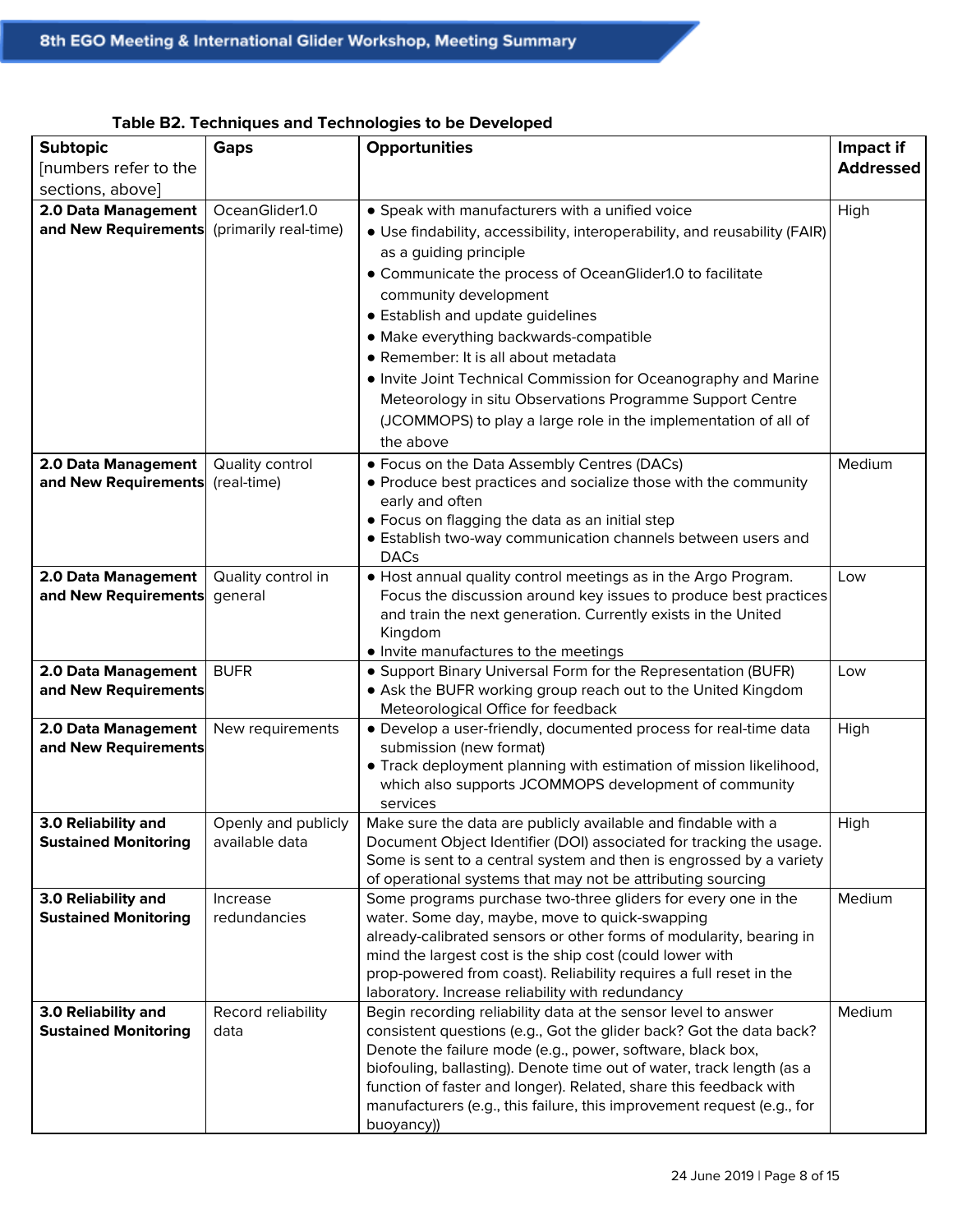| 3.0 Reliability and<br><b>Sustained Monitoring</b> | Work with<br>manufacturers                   | Coordinate with glider and other sensor manufacturers to make the<br>components more reliable. Share reliability information in | Low    |
|----------------------------------------------------|----------------------------------------------|---------------------------------------------------------------------------------------------------------------------------------|--------|
|                                                    |                                              | near-real-time through strong advocates                                                                                         |        |
| 3.0 Reliability and                                | <b>Build technical</b>                       | Develop a coordinating structure for local, organizational,                                                                     | High   |
| <b>Sustained Monitoring</b>                        | support capacity                             | community, and manufacturer technical support and best practices                                                                |        |
| 3.0 Reliability and                                | Build the value                              | Note data usage and utility by stakeholders. Identify and share the                                                             | Medium |
| <b>Sustained Monitoring</b>                        | argument                                     | success stories                                                                                                                 |        |
| 3.0 Reliability and                                | <b>Build national</b>                        | For example: (1) Initiate a community review of the reliability, points                                                         | High   |
| <b>Sustained Monitoring</b>                        | coordination of                              | of failure - with strong user leadership to raise systemic issues to                                                            |        |
|                                                    | glider efforts                               | manufacturers; (2) Consider detailing the requirements for a                                                                    |        |
|                                                    |                                              | universal black box; and (3) aggregate best practices (e.g.,                                                                    |        |
|                                                    |                                              | calibration facility, backups, seasonal accommodations, track the                                                               |        |
| 3.0 New Sensors and                                |                                              | sensor in every dataset)<br>Develop three to five Grand Challenges for the international                                        |        |
| <b>Sampling Strategies</b>                         | Note: Every decision<br>involves trade-offs. | community                                                                                                                       | High   |
|                                                    | Best practices are                           |                                                                                                                                 |        |
|                                                    | nuanced. Major need                          |                                                                                                                                 |        |
|                                                    | for community                                |                                                                                                                                 |        |
|                                                    | resources                                    |                                                                                                                                 |        |
| <b>5.0 Documenting Best</b>                        | Need for a                                   | Endorse the Ocean Best Practices website                                                                                        | High   |
| <b>Practices</b>                                   | centralized best                             |                                                                                                                                 |        |
|                                                    | practices repository                         | Underwater Glider Best Practices Functional Diagram                                                                             |        |
|                                                    |                                              | Ocean<br><b>Gliders</b>                                                                                                         |        |
|                                                    |                                              | <b>Best Practices</b>                                                                                                           |        |
|                                                    |                                              | Task Team (BP-TT)                                                                                                               |        |
|                                                    |                                              |                                                                                                                                 |        |
|                                                    |                                              |                                                                                                                                 |        |
|                                                    |                                              | UG EGO<br>$\bigcirc$ DE<br><b>Ocean Best</b>                                                                                    |        |
|                                                    |                                              | <b>DCEAN OCEANS</b><br><b>F2F Meeting</b><br><b>Practices System</b><br><b>OBS'19</b>                                           |        |
|                                                    |                                              | George System<br><b>OCEAN</b><br>SCIENCES                                                                                       |        |
|                                                    |                                              |                                                                                                                                 |        |
|                                                    |                                              |                                                                                                                                 |        |
|                                                    |                                              | <b>Best Practices</b><br><b>Journal Paper</b>                                                                                   |        |
|                                                    |                                              |                                                                                                                                 |        |
|                                                    |                                              |                                                                                                                                 |        |
| <b>5.0 Documenting Best</b>                        | Documenting best                             | • Form a task team on this topic under the Ocean Gliders; Pierre                                                                | Medium |
| <b>Practices</b>                                   | practices                                    | Testor and Mark Bushnell agreed to be on the team and develop                                                                   |        |
|                                                    |                                              | a paper that describes the various categories of best practices                                                                 |        |
|                                                    |                                              | • Document best practices, lessons learned, and common mistakes                                                                 |        |
|                                                    |                                              | (worst practices) via the publication of an initial journal article (e.g.                                                       |        |
|                                                    |                                              | Frontiers in Marine Sciences) that is updated every 1.5 to 2 years.                                                             |        |
| <b>5.0 Documenting Best</b>                        | Community building                           | • Co-opt other meetings (e.g., OCEANS, UG2/EGO Meetings,                                                                        | Low    |
| <b>Practices</b>                                   | through in-person                            | OceanObs'19, Ocean Sciences, etc.)                                                                                              |        |
|                                                    | technical meetings                           | • Host webinars and other remote/virtual gatherings                                                                             |        |
| <b>5.0 Documenting Best</b>                        | Choosing the                                 | Establish technical listservs, Slack channels, Twitter hashtag, hotline                                                         | Medium |
| <b>Practices</b>                                   | appropriate                                  |                                                                                                                                 |        |
|                                                    | communication tool                           |                                                                                                                                 |        |
|                                                    | for this community                           |                                                                                                                                 |        |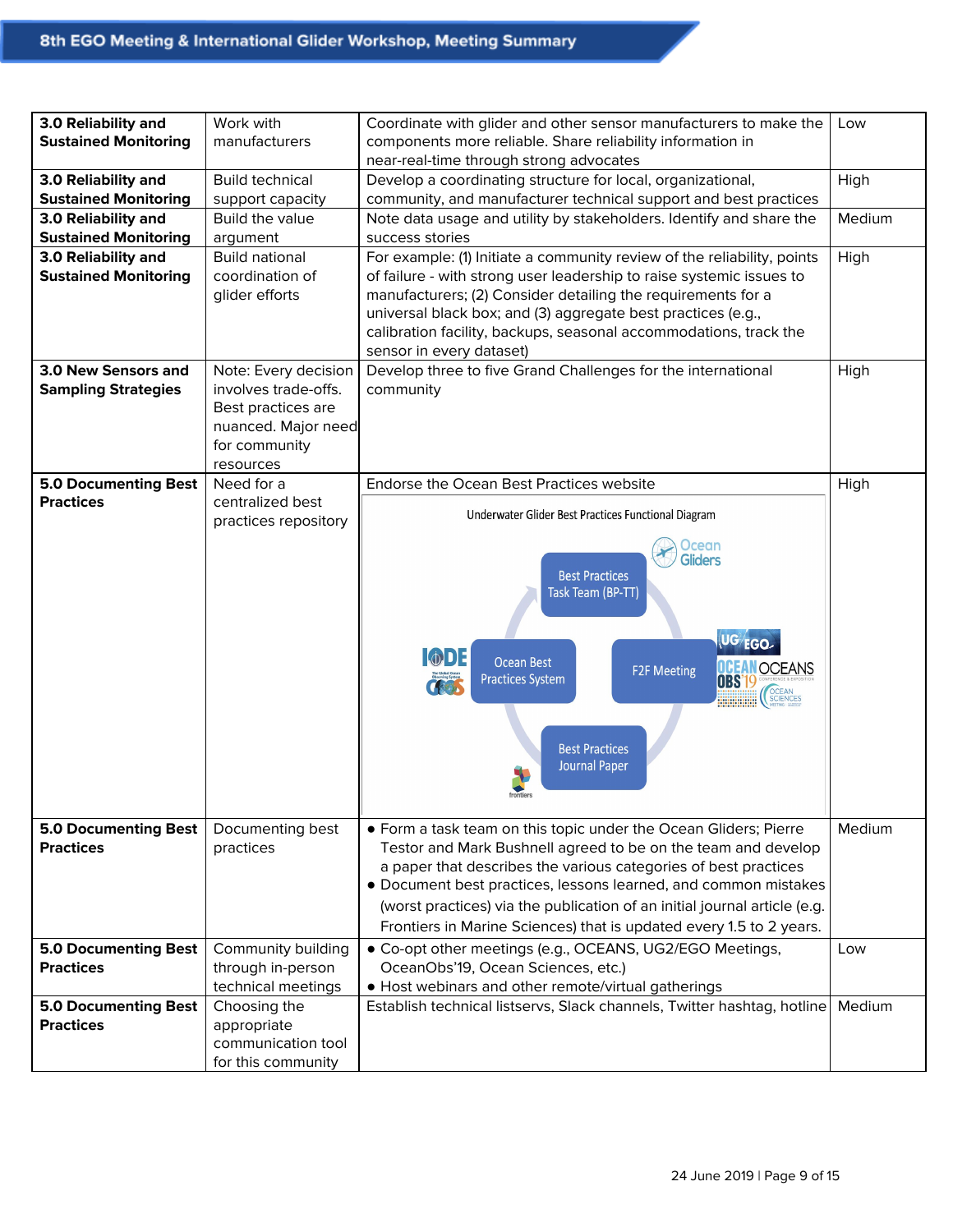| <b>Subtopic</b>                                       | Gaps                         | <b>Opportunities</b>                                              | Impact if        |
|-------------------------------------------------------|------------------------------|-------------------------------------------------------------------|------------------|
| [numbers map to the                                   |                              |                                                                   | <b>Addressed</b> |
| sections, above]                                      |                              |                                                                   |                  |
| 4.0 Asset Sharing and                                 | Unclear how you get access   | • Invite JCOMMOPS to start a group for communications             | High             |
| <b>Funding Opportunities</b>                          | to some resources            | /societal impacts                                                 |                  |
|                                                       |                              | • Leverage centers and/or JCOMMOPS for the                        |                  |
|                                                       |                              | collaboration, knowledge sharing, and deployment. Who             |                  |
|                                                       |                              | funds?                                                            |                  |
|                                                       |                              |                                                                   |                  |
|                                                       |                              | • Permissions and funding by EEZ, across EEZ                      |                  |
| 4.0 Asset Sharing and                                 | Uncertainty surrounding      | Work with insurance providers to develop a system for             | Medium           |
| <b>Funding Opportunities</b>                          | Insurance                    | cooperative agreements for gliders that allow for                 |                  |
|                                                       |                              | distributed liability                                             |                  |
| 4.0 Asset Sharing and                                 | Unstable governments         |                                                                   | Low              |
| <b>Funding Opportunities</b><br>4.0 Asset Sharing and | Insufficient collaboration/  | Make a platform for researchers to announce a glider              | Medium           |
| <b>Funding Opportunities</b>                          | innovation with              | deployment in a particular sector, with particular sensors:       |                  |
|                                                       | manufacturers                | becomes an opportunity for funding or collaboration               |                  |
|                                                       |                              |                                                                   |                  |
| 4.0 Asset Sharing and                                 | Sector overlap: public,      | • Speak with a strong and collective voice, especially about High |                  |
| <b>Funding Opportunities</b>                          | academic, private            | societal benefits and why one project over another                |                  |
|                                                       |                              | • Make the case for philanthropic funding (as in deep Argo)       |                  |
| 4.0 Asset Sharing and                                 | General recommendations      | • Think ahead to operations and maintenance of                    | Medium           |
| <b>Funding Opportunities</b>                          |                              | equipment, software, and data assets; Same for service            |                  |
|                                                       |                              | and training. Plan for those costs with acquisition               |                  |
|                                                       |                              | • Aggregate the community's requirements and requests             |                  |
|                                                       |                              | and choose strong leaders/advocates: for                          |                  |
|                                                       |                              | technology/funding requests, cloud high-performance               |                  |
|                                                       |                              | computing, manufacturer requests/feedback                         |                  |
|                                                       |                              | • Develop a formalized software and community model               |                  |
|                                                       |                              | that acknowledges the shared resource and the need for            |                  |
|                                                       |                              | services, technical support                                       |                  |
| <b>4.0 Communication</b>                              | Knowing where to go for      | Hoste face-to-face meetings with networking (and meet             | Low              |
| <b>Tools</b>                                          | information when joining the | again in November 2020). Include a session entitled, "It          |                  |
|                                                       | community                    | didn't go right"                                                  |                  |
| <b>4.0 Communication</b>                              | Getting help when things go  | • Glider 911                                                      | High             |
| Tools                                                 | wrong                        | Twitter hashtags                                                  |                  |
|                                                       |                              | • Help hotline                                                    |                  |
| <b>4.0 Communication</b>                              | Understanding what           | Develop a series of quick-start guides:                           | Medium           |
| <b>Tools</b>                                          | communications tools         | • Outline which lines of communication to use for different       |                  |
|                                                       | should be deployed and       | scenarios                                                         |                  |
|                                                       | when                         | • Summarize the "Quick Start" to glider operations                |                  |
| 4.0 Training and                                      | Training tracks required     | Develop certification or accreditation for operators that         | High             |
| <b>Education</b>                                      |                              | includes these topics, at a minimum:                              |                  |
|                                                       |                              | • Maintenance                                                     |                  |
|                                                       |                              | • Piloting                                                        |                  |
|                                                       |                              | · Data management, analysis, use, QA/QC                           |                  |
|                                                       |                              | • Sensor calibrations                                             |                  |
|                                                       |                              | • Battery management                                              |                  |
|                                                       |                              | · Risk management, including near misses                          |                  |
|                                                       |                              | • Engage broader community                                        |                  |
|                                                       |                              | • Life-cycle training                                             |                  |

# **Table B3. Opportunities for Capacity Building**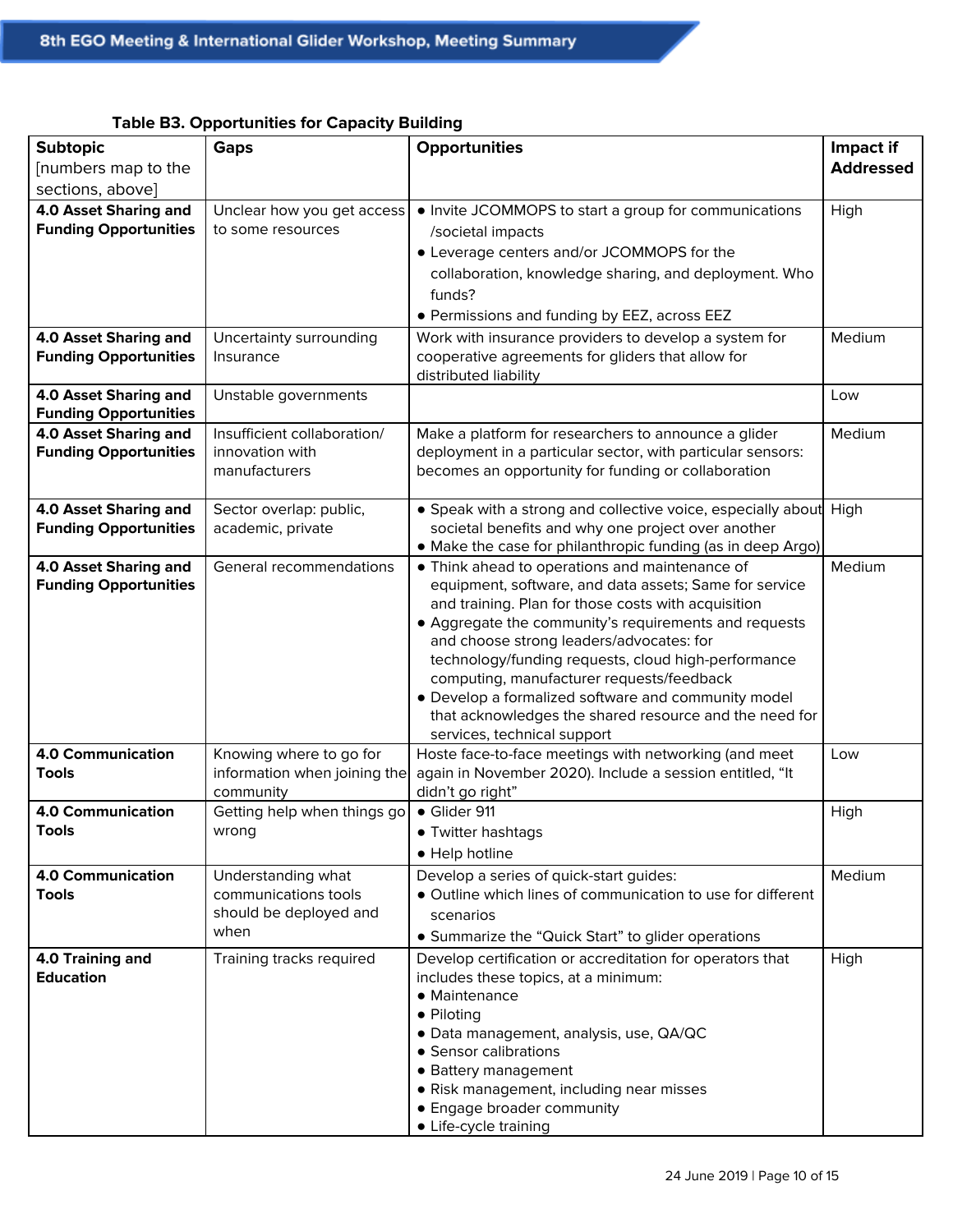| 4.0 Training and<br><b>Education</b>          | Finding training<br>opportunities (internships/<br>scholarships) | • Incorporate training opportunities at conferences<br>• Share standard operating procedures<br>· Develop training videos/ YouTube videos<br>• Document failures<br>• Host virtual meetings                                                                                                                                                                                                                                                                                                                                                                           | Medium |
|-----------------------------------------------|------------------------------------------------------------------|-----------------------------------------------------------------------------------------------------------------------------------------------------------------------------------------------------------------------------------------------------------------------------------------------------------------------------------------------------------------------------------------------------------------------------------------------------------------------------------------------------------------------------------------------------------------------|--------|
| 4.0 Training and<br><b>Education</b>          | Funding/costs                                                    | Educate the non-science community of successes                                                                                                                                                                                                                                                                                                                                                                                                                                                                                                                        | Medium |
| 4.0 Training and<br><b>Education</b>          | Multiplatform software<br>management system                      | Develop a multiplatform software management system                                                                                                                                                                                                                                                                                                                                                                                                                                                                                                                    | Low    |
| 4.0 Training and<br><b>Education</b>          | Turnover of students,<br>technicians, and senior<br>users        | • Incorporate training opportunities at conferences<br>• Develop certification or accreditation for operators                                                                                                                                                                                                                                                                                                                                                                                                                                                         | High   |
| 4.0 OceanObs'19 and<br><b>UN Ocean Decade</b> | General recommendations                                          | • Use OceanObs'19 as a strategic opportunity<br>Be prepared!<br>Develop talking points, two-pagers, large visuals,<br>maps. Participate in sessions strategically (e.g.,<br>coastal hazards and modeling)<br>Invite meteorologists to participate (e.g., Joint<br>$\bullet$<br>Typhoon Warning Center and southern hemisphere<br>meteorologists)<br>• Engage with modelers. Be another set of eyes to validate<br>their models<br>• Coordinate with other countries by building off of<br>effective bilateral and regional relationships (e.g., "land<br>and expand") | Medium |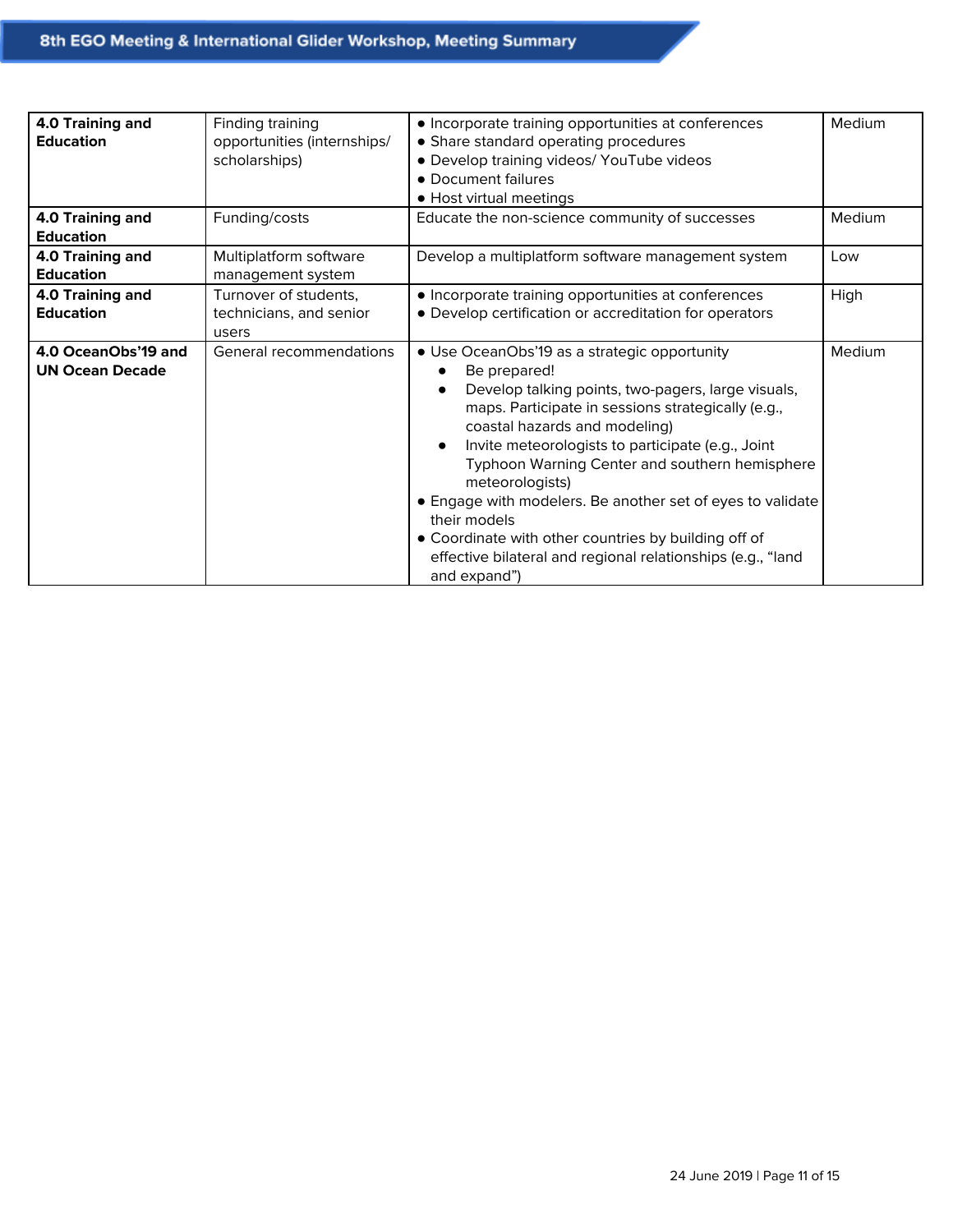# <span id="page-11-0"></span>**Appendix C: Acronyms List**

AIS: Automatic Identification System ANFOG: Australian National Facility for Ocean Gliders AOP: Annual Operating Plan ASA: Applied Science Associates ASAP: Adaptive Sampling and Prediction AUV: Autonomous Unmanned Vehicle BOON: Boundary Ocean Observing Network BUFR: Binary Universal Form for the Representation [of meteorological data] CalCOFI: California Cooperative Oceanic Fisheries Investigations CEQ: Council on Environmental Quality CONUS: Continental United States CO-OPS: Center for Operational Oceanographic Products and Services CTD: Conductivity, Temperature, Depth [sensor] DAC: Data Assembly Centre DO: Dissolved Oxygen DOE: Department of Energy DOI: Digital Object Identifier DMAC: Data Management and Communication DOD: Department of Defense EEZ: Exclusive Economic Zone EGO: European Gliding Observatories —or— Everyone's Gliding Observatories EOC: Education, Outreach and Communication EPA: Environmental Protection Agency EuroGOOS: European Global Ocean Observing System FAIR: findability, accessibility, interoperability, and reusability [data principles] FTE: Full Time Equivalent ftp: File Transfer Protocol GCCS: Glider Coordinated Control System GCOOS: Gulf of Mexico Coastal Ocean Observing System GENIOS: Glider Environmental Network Information Operating System GLOS: Great Lakes Observing System GMT: Greenwich Mean Time GOOS: Global Ocean Observing Systems GPM: Glider Program Manager GPS: Global Positioning System GTS: Global Telecommunications System HAB: Harmful Algal Bloom HFR: High Frequency Radar ICOOS: Integrated Coastal Ocean Observing System IMOS: Integrated Marine Observing Systems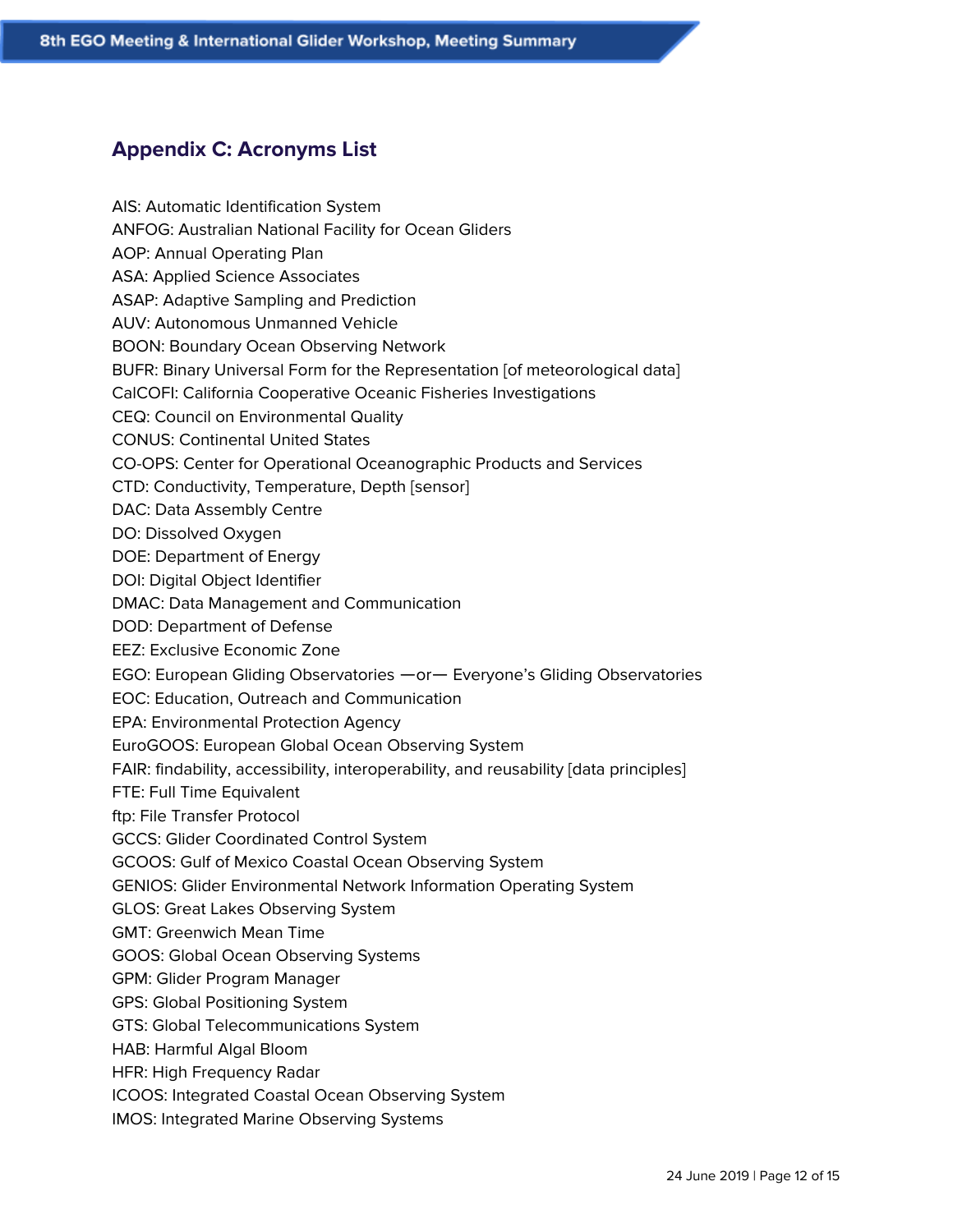IOC: Intergovernmental Oceanographic Commission IOOC: Interagency Ocean Observing Committee IOOS: Integrated Ocean Observing System IPO: IOOS Program Office JCOMMOPS: Joint Technical Commission for Oceanography and Marine Meteorology in situ Observations Programme Support Centre JSOST: Joint Subcommittee on Ocean Science and Technology MARACOOS: Mid-Atlantic Regional Association Coastal Ocean Observing System MODIS: Moderate Resolution Imaging Spectroradiometer NANOOS: Northwest Association of Networked Ocean Observing Systems NCCOS: National Centers for Coastal Ocean Science NCEP: National Centers for Environmental Prediction NDBC: National Data Buoy Center NESDIS: National Environmental Satellite and Information Services NetCDF: Network Common Data Form nFLH: normalized Fluorescence Line Height NGDC: National Geophysical Data Center NHC: National Hurricane Center NJDEP: New Jersey Department of Environmental Protection NOAA: [United States] National Oceanic and Atmospheric Administration NODC: National Oceanographic Data Center NOP IP: National Ocean Policy Implementation Plan NOPP: National Oceanographic Partnership Program NRC: National Research Council NSF: National Science Foundation NSG: Network Steering Group NSTA: National Science Teachers Association Glider Network: National Underwater Glider Network NWS: National Weather Service O&M: Operations and Maintenance OG1.0: OceanGliders 1.0 [unified data format] ONR: Office of Naval Research OOI: Ocean Observatories Initiative OPeNDAP: Open-source Project for a Network Data Access Protocol OSSE: Observing System Simulation Experiments OSTP: Office of Science and Technology Policy PacIOOS: Pacific Islands Ocean Observing System QA: Quality Assurance QA/QC: Quality Assurance/Quality Control QAPP: Quality Assurance Project Plan QARTOD: Quality Assurance/Quality Control of Real-Time Oceanographic Data QC: Quality Control PI: Principle Investigator RA: Regional Association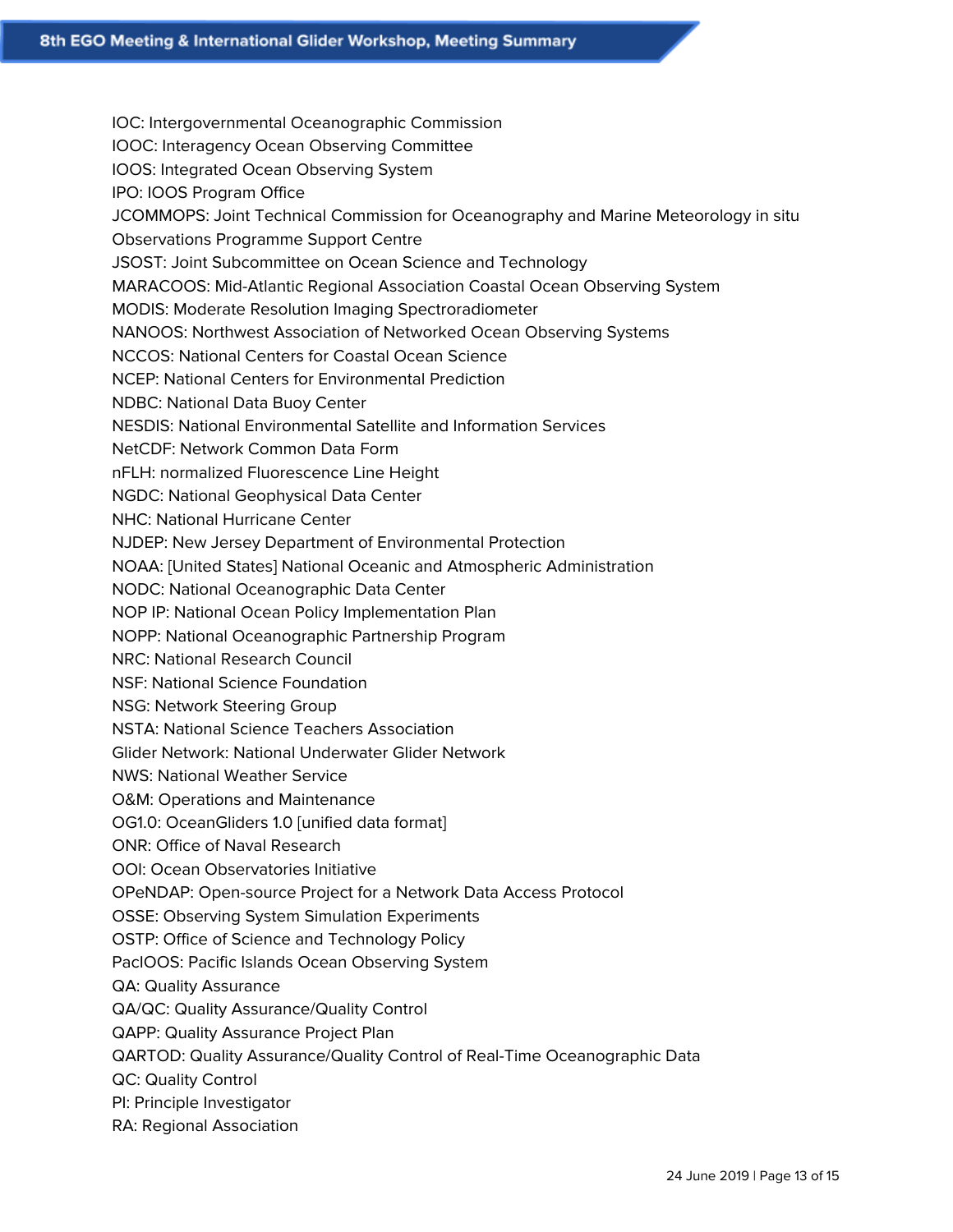- RCOOS: Regional Coastal Ocean Observing System
- RHIB: Rigid Hull Inflatable Boat
- RMS: Root Mean Square
- SCCOOS: Southern California Coastal Ocean Observing System
- SECOORA: Southeast Coastal Ocean Observing Regional Association
- SOS: Sensor Observation Service
- ssh: Secure Shell
- SSS: Sea Surface Salinity
- SST: Sea Surface Temperature
- SOP: Standard Operating Procedure
- THREDDS: Thematic Realtime Environmental Distributed Data Services
- UNFCCC: United Nations Framework Convention on Climate Change
- UG2: U.S Glider User Group
- UNESCO: United Nations Educational, Scientific and Cultural Organization
- UNOLS: University-National Oceanographic Laboratory System
- US: United States
- USGS: United States Geological Survey
- WMO: World Meteorological Organization
- WMS: Web Map Services
- WRF: Weather Research Forecast